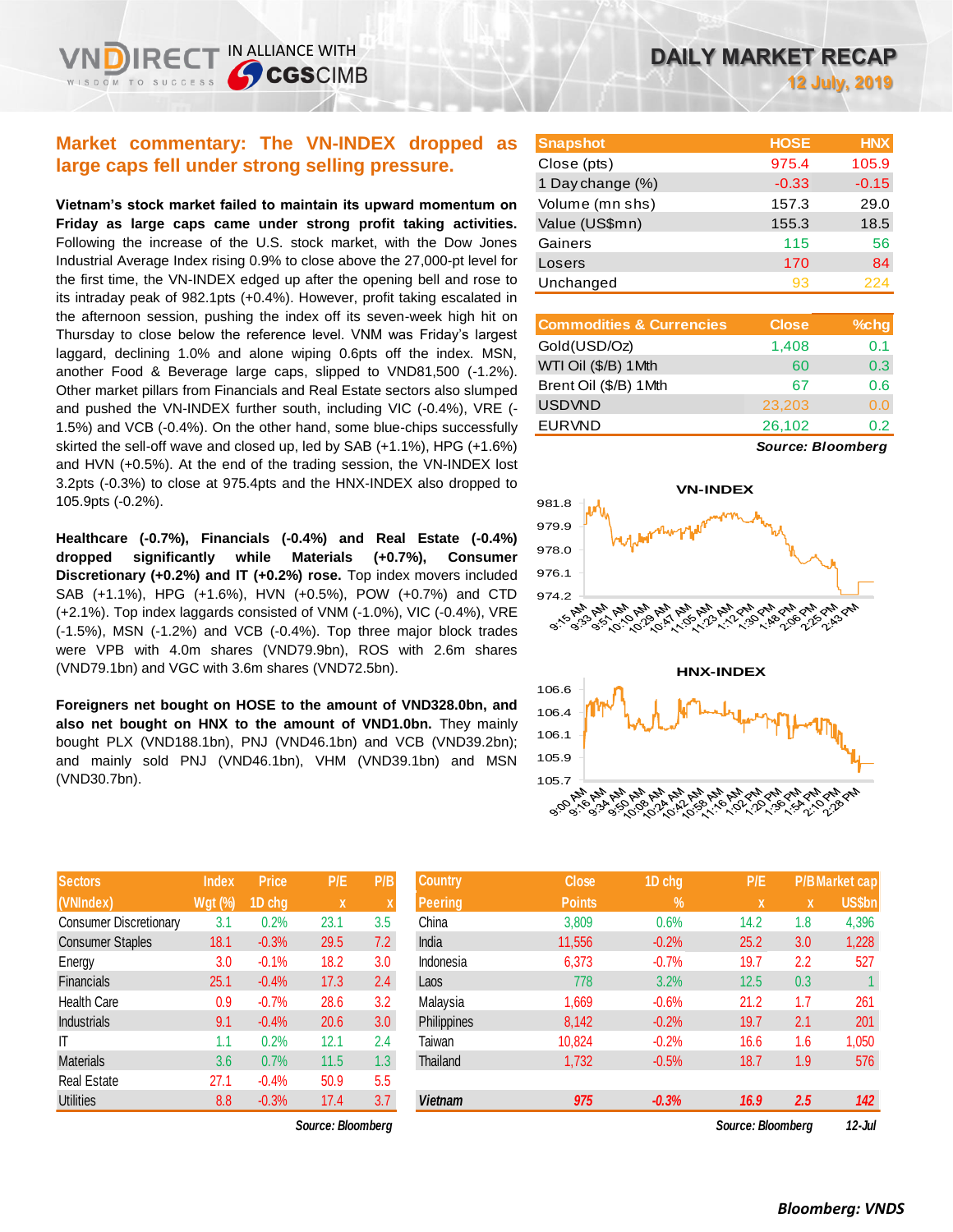### **Market News**

**Oil headed for its biggest weekly gain in three weeks as simmering Middle East tensions, shrinking U.S. crude inventories and a storm in the Gulf of Mexico all conspired to threaten the supply outlook.** Futures rose 0.6% in New York Friday and are up more than 5% for the week. Tropical Storm Barry, which could hit the Louisiana coast on Saturday, has already curbed about half of the energy output in the Gulf. Iran's attempt to block the passage of a British tanker in the Persian Gulf ratcheted up tension in the oil-rich region, while American crude stockpiles have fallen to the lowest level in almost three months. While there are risks to supply in the short term, further out the picture looks different. The OPEC+ warned Thursday of a glut in 2020 as U.S. shale production surges. The demand outlook is also shaky. Although the world's two largest economies have called a trade war truce and resumed talks, President Donald Trump complained China hasn't met a pledge to buy more American farm goods. *(Bloomberg)*

**Banks in Vietnam rush to buy back bad debts.** Many banks have bought back the bad debts that they had sold before to the Vietnam Asset Management Company (VAMC), taking a new step forward in bad debt settlement. Vietcombank, Techcombank, MB Bank, OCB, VIB and ACB are pioneering the movement. Other banks such as Eximbank, TP Bank, Kien Long Bank, VP Bank, BIDV, Eximbank and SHB, are also moving ahead with the plan to buy back bad debts and finalize special bonds in 2019. In previous years, banks had to sell bad debts to VAMC for special bonds. By doing this, they took bad debts out of the balance sheet and continued their operations as normal banks. Instead of money, banks received 5-year special bonds from VAMC. During the five years, banks had to make provision of 20% for special bonds each year. In principle, the move affects banks' annual profits, because even though the bad debts are sold to VAMC, they don't disappear. This is just a technical accounting method which extends the time for provisioning. This is why, after taking over the debts, VAMC has still authorized banks to continue the process of collecting debts and dealing with mortgaged assets. Now, when buying back bad debts, banks can take the initiative in settling debts. As the profits in 2018 were satisfactory and the balance-sheet bad debt ratio is at low level (2.02%), now is the right time to settle bad debts. It is foreseeable that the buying back of bad debts for settlement will have big effects on the profits of many banks in 2019. Therefore, banks will have to calculate thoroughly the amount of debt they can buy this year to ensure reasonable profits and bad debt ratios. VP Bank CEO Nguyen Hung also said if the bank buys back all the bad debts, or part of them, it will depend on the business performance and profit. Sources said the State Bank of Vietnam is drafting a regulation to replace Circular 19/2013, stipulating that the banks which sold debts to VAMC won't be allowed to pay dividends in cash until the special bonds are finalized. *(Vietnamnet.vn)*

**Vietnam's steel not affected much by U.S. taxation - experts.** The U.S. latest decision on imposing tariffs on more than 400% of steel imports from Vietnam is not expected to have a significant negative impact on Vietnam's steel industry. The U.S. Department of Commerce (DOC) on July 2 said some CR (cold rolled) and CORE (corrosion resistant steel) products are shipped from Taiwan and South Korea to Vietnam for minor processing before being exported to the United States to avoid taxes the US imposes on the two trade partners. The United States will apply measures to prevent tax avoidance by collecting cash deposits, which will depend on each import product. According to Le Trieu Dung, director of the Trade Remedies Department of the Ministry of Industry and Trade (MOIT), the United States began the probe into the case in August 2018. MOIT and the Vietnam Steel Association (VSA), along with steel manufacturers, provided information to DOC to serve the investigation. If CR and CORE steel are made of materials from Vietnam, it will not be subject to this kind of taxation. He said a similar move was taken by the United States in the past, but it had influence on Vietnam for a short time only. Hot rolled steel, used as material to make cold rolled steel and stainless steel (galvanised, color coated steel), now can be made by Formosa Ha Tinh. From Jun 2017 to the end of 2017, Vietnam produced nearly 1.4m tons of hot rolled steel. In 2018, the output was 3.4m tonnes and the figure is expected to rise to 4.5m tonnes in 2019. *(Vietnamnet.vn)*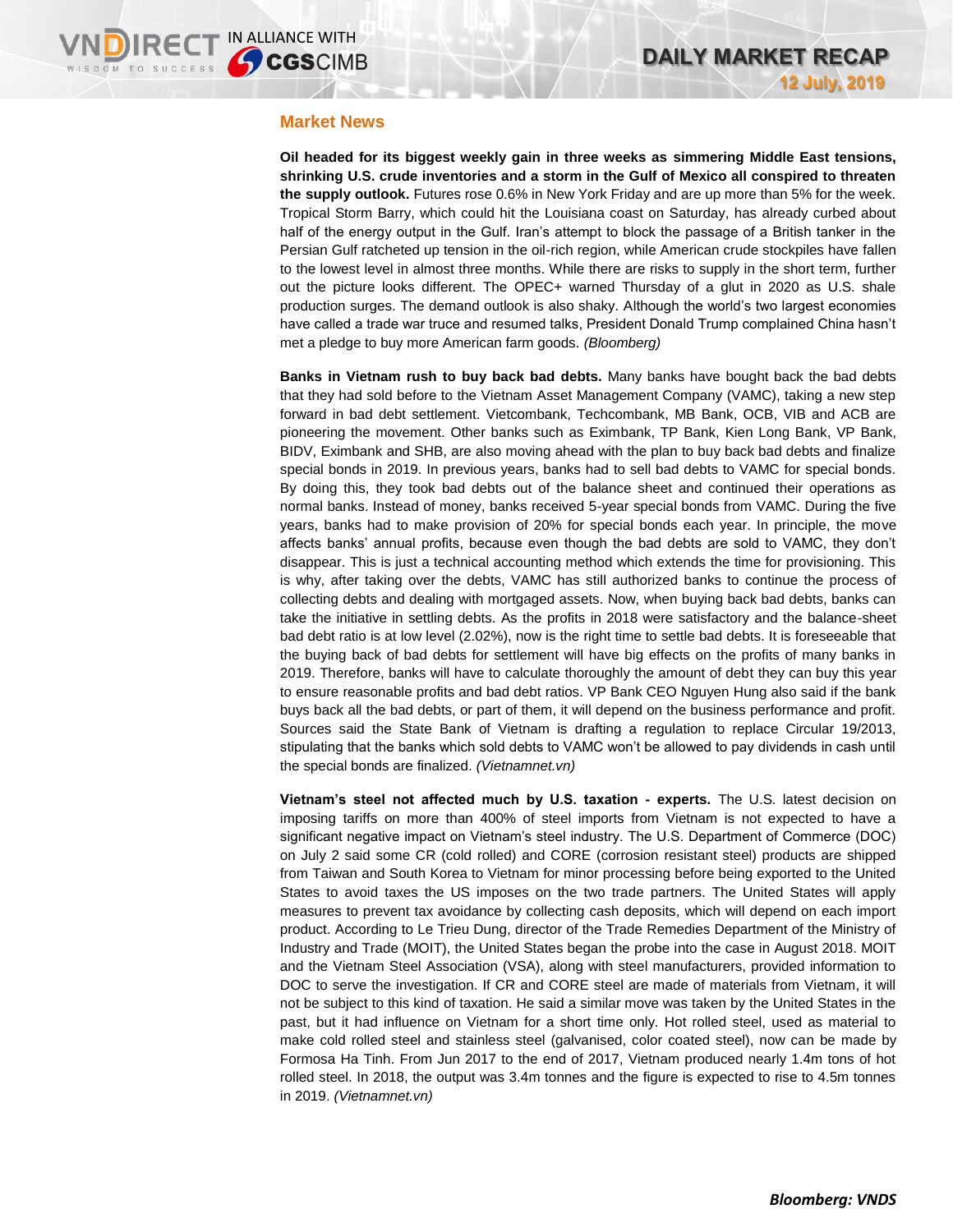## **Notable Corporate Events**

**Dong Hai Joint Stock Company Of Ben Tre (DHC VN) – dividend payment:** Jul 19 and Jul 22 will be the ex-date and the record date, respectively, for paying the 2018 stock dividend at a rate of 20%, the company said. *(Ndh.vn)*

**Nam Tan Uyen Joint Stock Corporation (NTC VN-UPCOM) – dividend payment:** Aug 02 and Aug 05 will be the ex-date and the record date for paying the 2018 cash dividend of VND10,000/share (est. 2018 dividend yield of 1.1%), the company said. The payment will be made on Aug 15. *(Cafef.vn)*

*<to be continued>*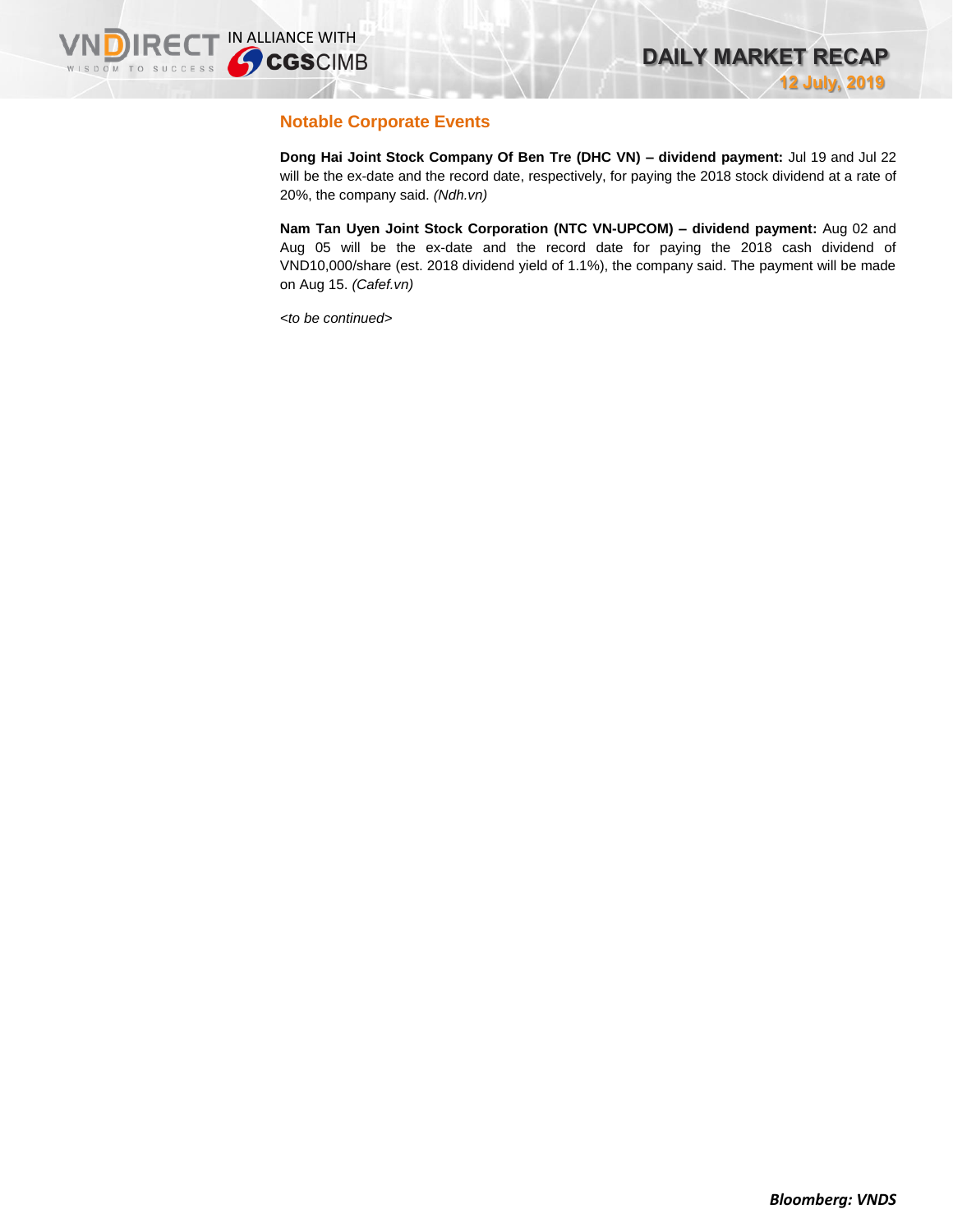## **DAILY MARKET RECAP 12 July, 2019**

## **COVERAGE SUMMARY**

WISDOM TO SUCCESS

VND

IRECT IN ALLIANCE WITH

| Ticker          | <b>Close</b><br>price | <b>Adjusted</b><br>target<br>price | <b>Dividend</b><br>yield | <b>Potential</b><br>return | Rating      | Investment thesis summary/Update                                                                                                                                                                                                                                                                                                                                                                                                                                                                                                                             | Latest<br>report |
|-----------------|-----------------------|------------------------------------|--------------------------|----------------------------|-------------|--------------------------------------------------------------------------------------------------------------------------------------------------------------------------------------------------------------------------------------------------------------------------------------------------------------------------------------------------------------------------------------------------------------------------------------------------------------------------------------------------------------------------------------------------------------|------------------|
| PC <sub>1</sub> | 18,100                | 24,500                             | 0.0%                     | 35.4%                      | <b>ADD</b>  | 1. Robust backlog in 2019F. According to the company, the total<br>backlog of the grid erection and installation segment is estimated at<br>VND2,829bn at the beginning of 2019<br>2. Promising outlook for hydropower segment. Investments in<br>hydropower have gradually helped improved PC1's earnings quality                                                                                                                                                                                                                                           | <b>Link</b>      |
| <b>LPB</b>      | 8,100                 | 12,200                             | 12.3%                    | 62.9%                      | ADD         | thanks to high margins and recurring, stable revenues.<br>1. LPB has embarked on an extensive branch network expansion<br>initiative that is unmatched by other banks.<br>2. Potential for a boost in fee income from bancassurance.<br>3. LPB is considering migrating to HOSE. A listing on HOSE will<br>increase liquidity for LPB                                                                                                                                                                                                                        | Link             |
| <b>NLG</b>      | 29,700                | 35,500                             | 1.7%                     | 21.2%                      | ADD         | 4. High dividend yield on a low valuation.<br>1. Project delay has led to haircut of our FY18F presales estimate.<br>2. Project licenses bode well for FY19F launches.<br>3. New land parcel acquired in Dec to support long term growth.                                                                                                                                                                                                                                                                                                                    | <u>Link</u>      |
| <b>ACV</b>      | 82,600                | 105,000                            | 0.0%                     | 27.1%                      | ADD         | 1. ACV is a robust long-term bet on the aviation growth story than<br>even a basket of domestic airline stocks.<br>2. MOT's divestment of ACV stake to be a significant catalyst.<br>3. High return on capital and superior growth prospects justify                                                                                                                                                                                                                                                                                                         | <b>Link</b>      |
| <b>DPM</b>      | 15,450                | 20,000                             | 6.5%                     | 36.0%                      | ADD         | valuation premium.<br>1. Core urea business could face near-term margin pressure due to<br>the expected increases in gas input prices, which will outweigh ASP<br>recovery, in our view.<br>2. NH3-NPK project is the earnings growth driver over the next few<br>years, contributing 1.4-2.6tr annually to revenue starting from<br>2018F. However high interest expense and D&A burden could result<br>in annual losses in 2019-20F.<br>3. Pending VAT policy change in Vietnam is expected to boost<br>DPM's gross margin by 2-3% pts from 2019F onwards. | <b>Link</b>      |
| QNS             | 31,500                | 43,900                             | 1.6%                     | 41.0%                      | ADD         | 1. QNS is the leading branded soymilk player in Vietnam and a<br>major sugar producer.<br>2. The company commanded 82% market share of the packaged<br>soymilk market and accounted for around 10% of total nationwide<br>sugar supply in 2017.                                                                                                                                                                                                                                                                                                              | Link             |
| <b>LTG</b>      | 22,600                | 38,300                             | 8.9%                     | 78.3%                      | ADD         | 1. Market leader in the CPC segment with 21% market share (vs.<br>second largest player VFG with 8.3% market share). LTG could<br>easily maintain the market leadership in the segment thanks to (1)<br>extensive distribution network, and (2) established long-term<br>relationships with suppliers.<br>2. Long-term strategy is to focus on the Agrifood segment with high<br>potential in export markets such as China, Philippines, Indonesia,<br>etc.<br>3. LTG is trading far below its domestic peers.                                               | Link             |
| ۷СВ             | 73,700                | 73,800                             | 1.1%                     | 1.2%                       | <b>HOLD</b> | 1. Solid core earnings growth with earnings from divestment and<br>bancassurance deals creating uncaptured upside<br>2. Strongly positioned to penetrate the retail banking segment.<br>3. Well-regarded bank with best-in-class asset quality and strong<br>deposit franchise.<br>4. Successful private placement enhanced capital buffers.                                                                                                                                                                                                                 | <b>Link</b>      |
| <b>MBB</b>      | 21,350                | 34,000                             | 2.8%                     | 62.0%                      | ADD         | 1. Solid earnings on improving NIM and strong fee income growth<br>with huge room to continue to boost asset yields.<br>2. Continued shift towards retail lending supports NIM expansion.<br>3. Dynamic strategy to boost fee income.<br>4. Prudent risk management evinced by a clean balance sheet                                                                                                                                                                                                                                                         | <b>Link</b>      |
| <b>VPB</b>      | 19,500                | 21,200                             | 0.0%                     | 8.7%                       | <b>HOLD</b> | 1. The leading market player in consumer finance with high returns<br>on capital.<br>2. Stricter credit controls hampered earnings growth in FY18.<br>3. More digitalisation initiatives to grow fee income and cut costs.<br>VPB has launched a new digital platform in SME banking, retail<br>banking and consumer finance.                                                                                                                                                                                                                                | <u>Link</u>      |
| <b>TCM</b>      | 26,800                | 32,300                             | 1.9%                     | 22.4%                      | <b>ADD</b>  | 1. The only vertically-integrated textile manufacturer in Vietnam.<br>2. Sears's bankruptcy will dent FY18 and FY19F earnings.<br>3. EVFTA is expected to confer a competitive advantage to TCM<br>due to "Fabric forward Rules of Origin"                                                                                                                                                                                                                                                                                                                   | <b>Link</b>      |
| <b>HPG</b>      | 21,900                | 26,600                             | 0.0%                     | 21.5%                      | ADD         | 1. We believe HPG will further consolidate its domestic market<br>share.<br>2. Higher sales volume but lower ASP<br>3. Slight delay and capex overruns on the second phase of Dung<br>Quat Steel Complex project.                                                                                                                                                                                                                                                                                                                                            | <b>Link</b>      |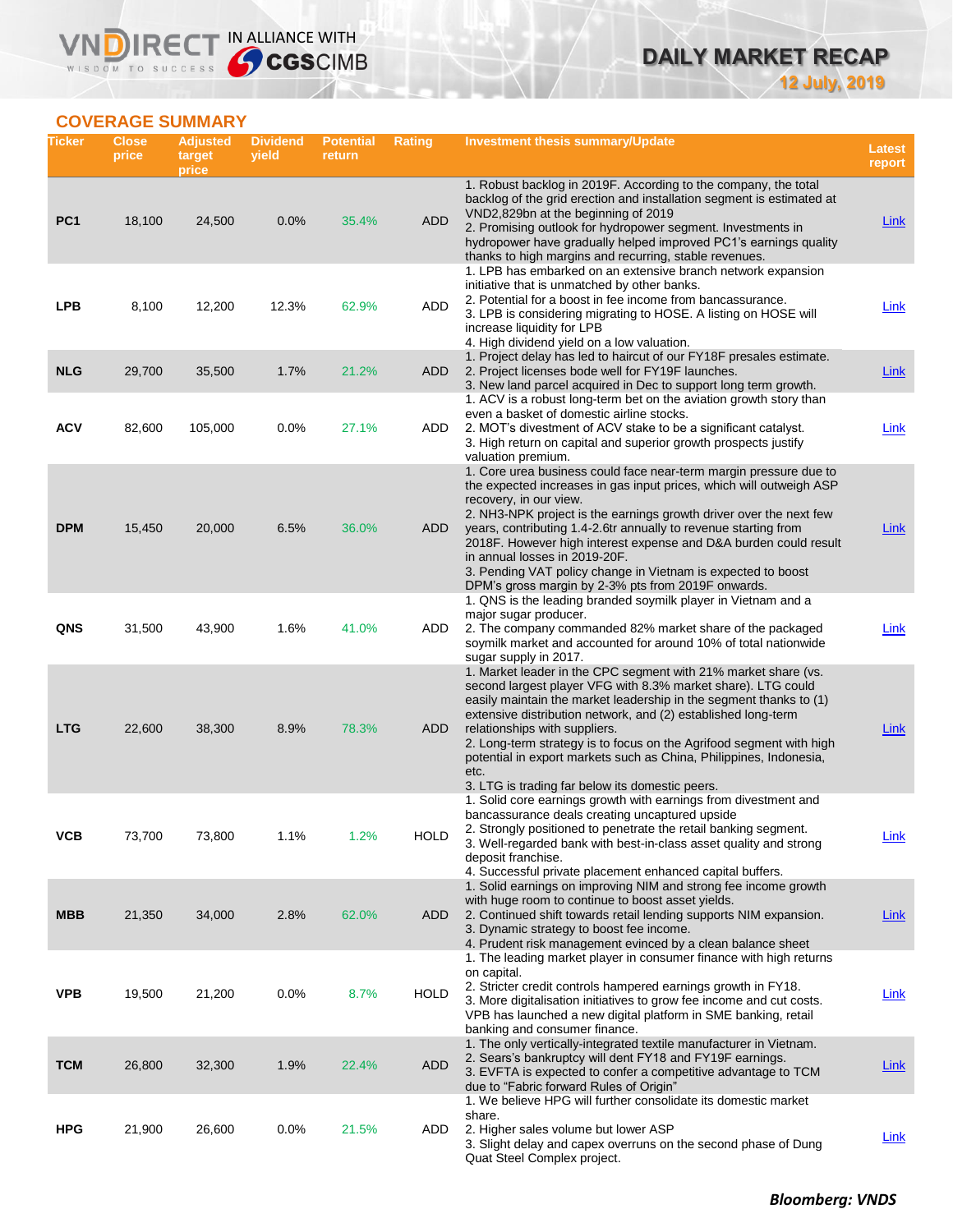# **DAILY MARKET RECAP**

**12 July, 2019**

| Ticker     | Close<br>price | <b>Adjusted</b><br>target<br>price | <b>Dividend</b><br>yield | <b>Potential</b><br>return | Rating        | Investment thesis summary/Update                                                                                                                                                                                                                                                                                                                                                                                                                                                    | <b>Latest</b><br>report |
|------------|----------------|------------------------------------|--------------------------|----------------------------|---------------|-------------------------------------------------------------------------------------------------------------------------------------------------------------------------------------------------------------------------------------------------------------------------------------------------------------------------------------------------------------------------------------------------------------------------------------------------------------------------------------|-------------------------|
| <b>PVT</b> | 17,400         | 21,000                             | 6.4%                     | 27.1%                      | <b>ADD</b>    | 1. A beneficiary of secular oil and gas demand growth in Vietnam<br>with stable cash flow and a robust business model.<br>2. PVT boasts a stable business model with assured annual<br>transportation volumes and long-term charter rates.<br>3. We see the ongoing fleet rejuvenation benefitting PVT's long-<br>term prospects.                                                                                                                                                   | <b>Link</b>             |
| <b>STK</b> | 24,000         | 25,200                             | 6.3%                     | 11.3%                      | <b>HOLD</b>   | 1. Second-largest synthetic fiber manufacturer in Vietnam.<br>2. STK is a direct beneficiary of CPTPP and the US-China trade<br>war.<br>3. Trang Bang 5 (TB5) project's commercial operations will start in<br>1Q19F.                                                                                                                                                                                                                                                               | Link                    |
| AAA        | 18,800         | 25,300                             | 10.8%                    | 45.4%                      | <b>ADD</b>    | 1. AAA is the largest plastic packaging manufacturer and exporter in<br>South East Asia, with current production capacity of 8,000<br>tonnes/month.<br>2. AAA will be able to capture market share globally in countries<br>such as Japan and the U.S.<br>3. AAA aims to expand its production and adopt effective cost<br>controls.                                                                                                                                                | Link                    |
| <b>PNJ</b> | 73,600         | 94,900                             | 2.4%                     | 31.4%                      | ADD           | 1. PNJ is leading the jewellery market in Vietnam with an estimated<br>30% market share in the branded segment in 2018, per<br>management.<br>2. Extensive store network and still expanding.<br>3. Sustained momentum at PNJ Gold and anticipated turnaround at<br>PNJ Silver to drive strong topline growth.                                                                                                                                                                      | <b>Link</b>             |
| <b>KDH</b> | 22,800         | 25,800                             | 2.2%                     | 15.4%                      | <b>ADD</b>    | 1. KDH owns 500ha land bank in the inner city area of HCMC<br>following its recent merger with Binh Chanh Construction &<br>Investment (BCI, Unlisted).<br>2. Its strategy to develop mid-range condos and gated townhouse<br>communities makes for a diversified range of products and lowers<br>market risk.<br>3. We believe KDH's high quality housing developments have<br>helped it to establish its brand name among prospective buyers,<br>driving strong sales absorption. | Link                    |
| <b>DCM</b> | 8,020          | 9,900                              | 6.2%                     | 29.7%                      | ADD           | 1. Parent company PVN guarantees 12% ROE for the company's<br>urea operations in FY15-18F, protecting DCM from adverse market<br>movements.<br>2. Changes to Vietnam's VAT policy in 2018-19F could help expand<br>DCM's gross margin by 3-4% from 2019F onwards, in our view.<br>3. Uncertainty around 2019F input gas price policy, however, is a<br>major risk that could counter positive effects of VAT policy change.                                                         | Link                    |
| <b>VTP</b> | 140,100        | 111,000                            | 1.1%                     | $-19.7%$                   | <b>REDUCE</b> | 1. High growth company in a fast-evolving industry.<br>2. VTP's market share gains can be attributed to advanced<br>technology and strong infrastructure.<br>3. VTP's core sales is expected to grow at a CAGR of 48.5% to<br>2020.<br>4. Healthy financial status with strong cash reserves and high ROE.                                                                                                                                                                          | Link                    |
| <b>ACB</b> | 30,100         | 39,500                             | 3.3%                     | 34.6%                      | ADD           | 1. Well-established retail brand name and customer base.<br>2. Large retail customer base enables a strong fee income<br>franchise.<br>3. Legacy issues resolved, resulting in a healthy balance sheet.                                                                                                                                                                                                                                                                             | <b>Link</b>             |
| <b>GAS</b> | 105,800        | 91,600                             | 3.9%                     | $-9.5%$                    | <b>HOLD</b>   | 1. Flat oil price outlook could weigh on sales growth<br>2. Depleting gas supply puts pressure on input costs<br>3. Demand and capacity expansion to partly offset rising costs                                                                                                                                                                                                                                                                                                     | Link                    |
| <b>PVS</b> | 23,800         | 25,000                             | 5.1%                     | 10.1%                      | <b>HOLD</b>   | 1. A diversified oilfield services company with strong financial health<br>2. Key beneficiary of Vietnam's push for renewed dry gas reserves<br>3. Strong earnings growth expected in FY18-21F                                                                                                                                                                                                                                                                                      | Link                    |
| <b>PVD</b> | 18,850         | 19,600                             | 0.0%                     | 4.0%                       | <b>HOLD</b>   | 1. PVD's rig fleet as young enough to benefit from anticipated global<br>oilfield services market upturn<br>2. We differ in expecting PVD's profitability to turn around in FY19-<br>21F                                                                                                                                                                                                                                                                                            | <b>Link</b>             |
| MSH        | 61,500         | 62,500                             | 5.7%                     | 7.3%                       | <b>HOLD</b>   | 1. MSH leads position in apparel manufacturing industry, solidified<br>by a strong customer base of global premium fashion brands.<br>2. A change in product mix with larger contribution from high-margin<br>FOB (Free on Board) apparel production is expected to be the near-<br>term growth driver.                                                                                                                                                                             | <b>Link</b>             |
| <b>MWG</b> | 98,100         | 118,800                            | 1.4%                     | 22.5%                      | ADD           | 1. Mobile World Investment Corporation (MWG) is the largest<br>consumer electronics retailer in term of both revenue and earnings.<br>2. We see long-term potential in the grocery retail business,<br>underpinned by: 1) high-growth segment to lure both local and<br>foreign retailers; and 2) improving performance of BHX in late-2018.                                                                                                                                        | <u>Link</u>             |

**VNDIRECT IN ALLIANCE WITH**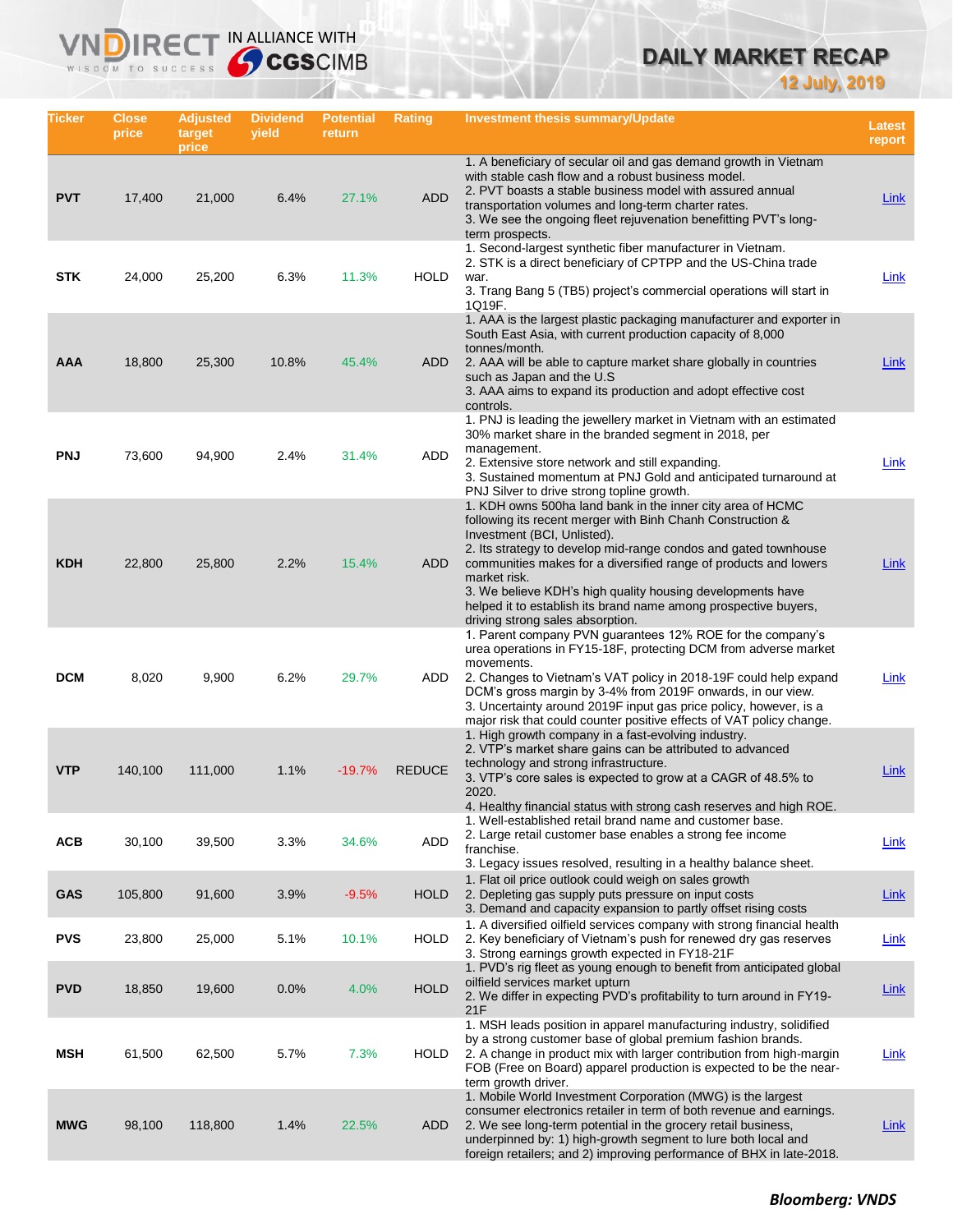

# **DAILY MARKET RECAP**

**12 July, 2019**

| <b>Ticker</b> | <b>Close</b><br>price | <b>Adjusted</b><br>target<br>price | <b>Dividend</b><br>vield | <b>Potential</b> '<br>return | <b>Rating</b> | <b>Investment thesis summary/Update</b>                                                                                                                                                                                                                               | Latest<br>report |
|---------------|-----------------------|------------------------------------|--------------------------|------------------------------|---------------|-----------------------------------------------------------------------------------------------------------------------------------------------------------------------------------------------------------------------------------------------------------------------|------------------|
| <b>POW</b>    | 14.900                | 18.334                             | 0.0%                     | 23.0%                        | ADD.          | 1. The leading gas-fired power producer in Vietnam<br>2. Riding the anticipated power shortage in the South of Vietnam<br>3. Well-positioned to excel in the competitive electricity market<br>4. Vigorous 2019F outlook, solid EPS growth of 16.6% over FY18-<br>21F | Link             |
| <b>TCB</b>    | 20,700                | 27,400                             | 0.0%                     | 32.4%                        | <b>ADD</b>    | 1. Unique ecosystem banking approach that is unmatched by rivals.<br>2. TCB has the strongest and most diversified non-II franchise.<br>3. Advanced technology enables customer-centric system.<br>4. Potential re-rating catalysts and downside risks.               | Link             |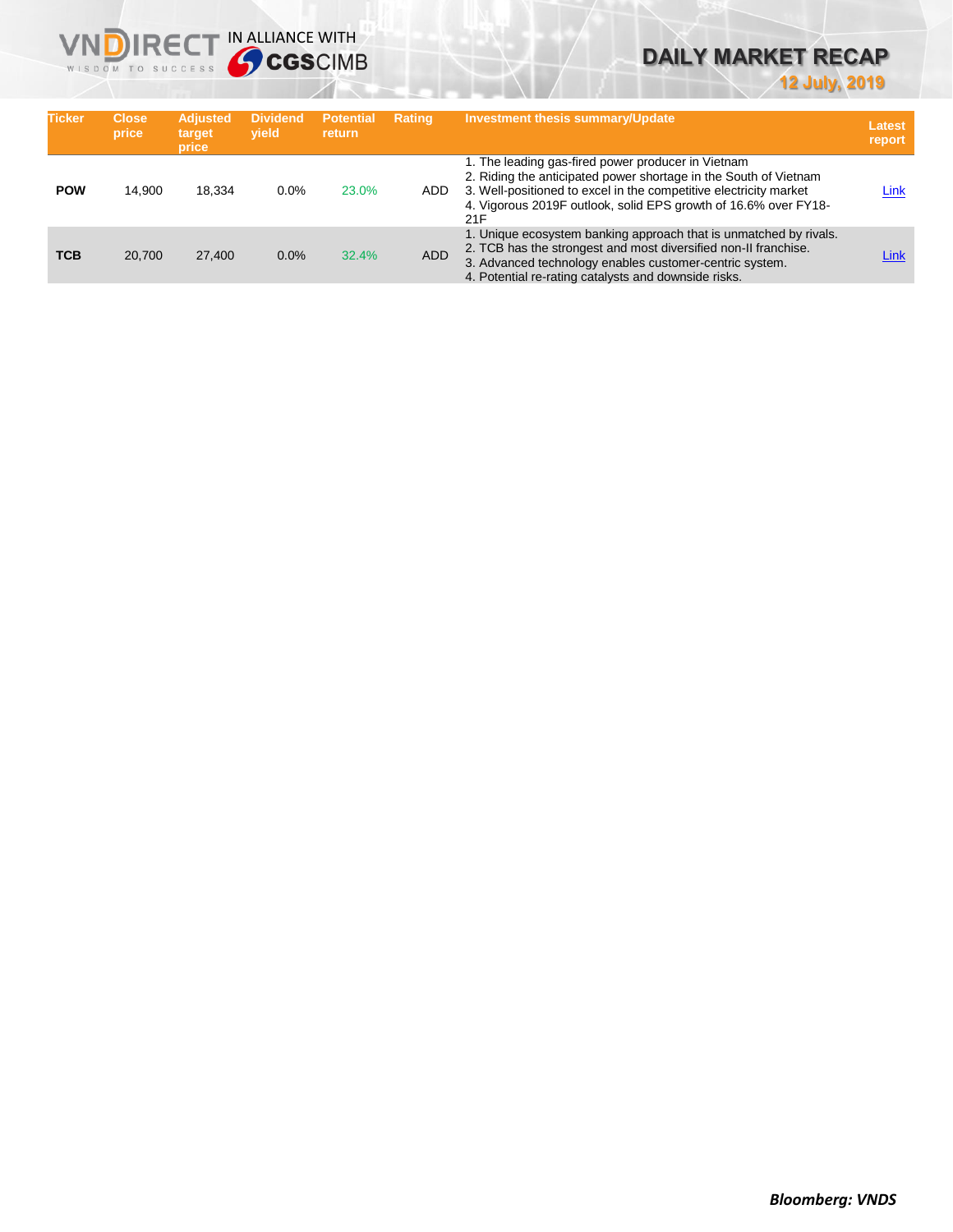## **MARKET MOVEMENTS**

WISDOM TO SUCCESS

| <b>HOSE</b>        |              |       |         |         |            | <b>HNX</b>         |              |       |         |         |            |
|--------------------|--------------|-------|---------|---------|------------|--------------------|--------------|-------|---------|---------|------------|
| <b>Top gainers</b> |              |       |         |         | <b>VND</b> | <b>Top gainers</b> |              |       |         |         | <b>VND</b> |
| <b>Ticker</b>      | Last         | Chg   | $%$ chq | Vol.    | Index      | Ticker             | Last         | Chg   | $%$ chq | Vol.    | Index      |
|                    | <b>Price</b> |       |         |         | impact     |                    | <b>Price</b> |       |         |         | impact     |
| <b>CMX</b>         | 23,750       | 1.550 | 6.98    | 75.710  | 0.006      | <b>NHP</b>         | 600          | 100   | 20.00   | 163.700 | 0.002      |
| LM <sub>8</sub>    | 21,550       | 1,400 | 6.95    | 10      | 0.004      | <b>SPI</b>         | 1,000        | 100   | 11.11   | 63,500  | 0.002      |
| <b>GAB</b>         | 15.400       | 1.000 | 6.94    | 1.33MLN | 0.004      | <b>PVC</b>         | 7.800        | 700   | 9.86    | 2.08MLN | 0.020      |
| <b>PXS</b>         | 5,400        | 350   | 6.93    | 358,870 | 0.006      | <b>SAF</b>         | 54,900       | 4,900 | 9.80    | 3,700   | 0.006      |
| <b>HTL</b>         | 17,100       | 1,100 | 6.88    | 160     | 0.004      | <b>HNM</b>         | 4,600        | 400   | 9.52    | 45,000  | 0.004      |

**NDIRECT IN ALLIANCE WITH** 

| <b>Top losers</b> |              |          |         |         | <b>VND</b>   |
|-------------------|--------------|----------|---------|---------|--------------|
| <b>Ticker</b>     | Last         | Cha      | %chq    | Vol.    | <b>Index</b> |
|                   | <b>Price</b> |          |         |         | impact       |
| <b>SVT</b>        | 6,050        | $-450$   | $-6.92$ | 10      | $-0.001$     |
| <b>LGC</b>        | 31,100       | $-2,300$ | $-6.89$ | 130     | $-0.131$     |
| <b>SJF</b>        | 3,540        | $-260$   | $-6.84$ | 2.11MLN | $-0.006$     |
| <b>VIS</b>        | 21,150       | $-1,550$ | $-6.83$ | 220     | $-0.034$     |
| <b>TDG</b>        | 2,340        | $-170$   | $-6.77$ | 358,540 | $-0.001$     |

|               | <b>VND</b><br><b>Top index movers</b> |       |      |         |              |  |  |  |  |  |  |
|---------------|---------------------------------------|-------|------|---------|--------------|--|--|--|--|--|--|
| <b>Ticker</b> | Last                                  | Cha   | %chq | Vol.    | <b>Index</b> |  |  |  |  |  |  |
|               | <b>Price</b>                          |       |      |         | impact       |  |  |  |  |  |  |
| <b>SAB</b>    | 289,000                               | 3,000 | 1.05 | 20,990  | 0.569        |  |  |  |  |  |  |
| <b>HPG</b>    | 21,900                                | 350   | 1.62 | 3.37MLN | 0.286        |  |  |  |  |  |  |
| <b>HVN</b>    | 43,900                                | 200   | 0.46 | 1.59MLN | 0.084        |  |  |  |  |  |  |
| <b>POW</b>    | 14.900                                | 100   | 0.68 | 1.07MLN | 0.069        |  |  |  |  |  |  |
| <b>CTD</b>    | 110,800                               | 2,300 | 2.12 | 221.280 | 0.054        |  |  |  |  |  |  |

|               | <b>Top index laggers</b> |          |         |         | <b>VND</b>   |
|---------------|--------------------------|----------|---------|---------|--------------|
| <b>Ticker</b> | Last                     | Cha      | %chq    | Vol.    | <b>Index</b> |
|               | <b>Price</b>             |          |         |         | impact       |
| <b>VNM</b>    | 124,000                  | $-1,200$ | $-0.96$ | 370,730 | $-0.619$     |
| <b>VIC</b>    | 116,000                  | $-1,100$ | $-0.43$ | 169.920 | $-0.495$     |
| VRE           | 35,900                   | $-550$   | $-1.51$ | 1.90MLN | $-0.379$     |
| <b>MSN</b>    | 81,500                   | $-1,000$ | $-1.21$ | 447,220 | $-0.344$     |
| <b>VCB</b>    | 73.700                   | $-300$   | $-0.41$ | 926.210 | $-0.329$     |

**Top liquidity** 

| <b>HOSE</b>        |              |       |           |                 |              | <b>HNX</b>         |              |          |         |            |              |
|--------------------|--------------|-------|-----------|-----------------|--------------|--------------------|--------------|----------|---------|------------|--------------|
| <b>Top gainers</b> |              |       |           |                 | <b>VND</b>   | <b>Top gainers</b> |              |          |         |            | <b>VND</b>   |
| Ticker             | Last         | Chg   | $%$ chq   | Vol.            | <b>Index</b> | Ticker             | Last         | Chg      | $%$ chq | Vol.       | <b>Index</b> |
|                    | <b>Price</b> |       |           |                 | impact       |                    | <b>Price</b> |          |         |            | impact       |
| <b>CMX</b>         | 23.750       | 1.550 | 6.98      | 75.710          | 0.006        | <b>NHP</b>         | 600          | 100      | 20.00   | 163.700    | 0.002        |
| LM <sub>8</sub>    | 21,550       | 1,400 | 6.95      | 10              | 0.004        | <b>SPI</b>         | 1,000        | 100      | 11.11   | 63,500     | 0.002        |
| GAB                | 15.400       | 1.000 | 6.94      | 1.33MLN         | 0.004        | <b>PVC</b>         | 7.800        | 700      | 9.86    | 2.08MLN    | 0.020        |
| <b>PXS</b>         | 5,400        | 350   | 6.93      | 358,870         | 0.006        | <b>SAF</b>         | 54,900       | 4,900    | 9.80    | 3.700      | 0.006        |
| பாட                | 17.100       | 1.100 | $\sim$ 00 | 1C <sub>0</sub> | 0.001        | LINIM              | 1.600        | $\Delta$ | n En    | $AB$ $000$ | 0.001        |

| <b>Top losers</b> |              |          |         |         | <b>VND</b>   | <b>Top losers</b> |              |          |          |         | <b>VND</b>   |
|-------------------|--------------|----------|---------|---------|--------------|-------------------|--------------|----------|----------|---------|--------------|
| <b>Ticker</b>     | Last         | Chg      | $%$ chq | Vol.    | <b>Index</b> | Ticker            | Last         | Chg      | $%$ chq  | Vol.    | <b>Index</b> |
|                   | <b>Price</b> |          |         |         | impact       |                   | <b>Price</b> |          |          |         | impact       |
| SVT               | 6.050        | $-450$   | $-6.92$ | 10      | $-0.001$     | <b>KSK</b>        | 200          | $-100$   | $-33.33$ | 765.000 | $-0.003$     |
| LGC               | 31,100       | $-2,300$ | $-6.89$ | 130     | $-0.131$     | <b>HKB</b>        | 700          | $-100$   | $-12.50$ | 109.600 | $-0.005$     |
| <b>SJF</b>        | 3,540        | $-260$   | $-6.84$ | 2.11MLN | $-0.006$     | <b>BLF</b>        | 1.800        | $-200$   | $-10.00$ | 14.200  | $-0.001$     |
| <b>VIS</b>        | 21,150       | $-1,550$ | $-6.83$ | 220     | $-0.034$     | <b>HHP</b>        | 15,300       | $-1.700$ | $-10.00$ | 589,600 | $-0.014$     |
| TDG               | 2,340        | $-170$   | $-6.77$ | 358,540 | $-0.001$     | <b>PHN</b>        | 19,800       | $-2,200$ | $-10.00$ | 1,000   | $-0.008$     |
|                   |              |          |         |         |              |                   |              |          |          |         |              |

| Top index movers |              |       |      |         | <b>VND</b> | <b>Top index movers</b> |              |       |      |         |              |
|------------------|--------------|-------|------|---------|------------|-------------------------|--------------|-------|------|---------|--------------|
| Ticker           | Last         | Cha   | %chq | Vol.    | Index      | Ticker                  | Last         | Chg   | %chq | Vol.    | <b>Index</b> |
|                  | <b>Price</b> |       |      |         | impact     |                         | <b>Price</b> |       |      |         | impact       |
| <b>SAB</b>       | 289.000      | 3.000 | 1.05 | 20.990  | 0.569      | VCS                     | 74.400       | 5.400 | 7.83 | 949.700 | 0.181        |
| <b>HPG</b>       | 21,900       | 350   | 1.62 | 3.37MLN | 0.286      | <b>PGS</b>              | 35,000       | 2,000 | 6.06 | 200     | 0.068        |
| <b>HVN</b>       | 43.900       | 200   | 0.46 | 1.59MLN | 0.084      | CEO                     | 10.700       | 300   | 2.88 | 795.100 | 0.048        |
| <b>POW</b>       | 14.900       | 100   | 0.68 | 1.07MLN | 0.069      | <b>HUT</b>              | 2,600        | 200   | 8.33 | 2.06MLN | 0.042        |
| CTD              | 110,800      | 2,300 | 2.12 | 221,280 | 0.054      | <b>PVC</b>              | 7.800        | 700   | 9.86 | 2.08MLN | 0.020        |

| <b>Top index laggers</b> |                      |          |         |         | <b>VND</b>   | Top index laggers | <b>VND</b>           |        |         |         |              |
|--------------------------|----------------------|----------|---------|---------|--------------|-------------------|----------------------|--------|---------|---------|--------------|
| Ticker                   | Last<br><b>Price</b> | Chg      | $%$ chq | Vol.    | <b>Index</b> | <b>Ticker</b>     | Last<br><b>Price</b> | Chg    | $%$ chq | Vol.    | <b>Index</b> |
| <b>VNM</b>               |                      |          |         |         | impact       |                   |                      |        |         |         | impact       |
|                          | 124.000              | $-1.200$ | $-0.96$ | 370.730 | $-0.619$     | <b>ACB</b>        | 30.100               | $-100$ | $-0.33$ | 886,300 | $-0.128$     |
| <b>VIC</b>               | 116,000              | $-1.100$ | $-0.43$ | 169.920 | $-0.495$     | <b>SHB</b>        | 6,700                | $-100$ | $-1.47$ | 2.23MLN | $-0.107$     |
| <b>VRE</b>               | 35.900               | $-550$   | $-1.51$ | .90MLN  | $-0.379$     | <b>PVS</b>        | 23,800               | $-300$ | $-1.24$ | 3.70MLN | $-0.075$     |
| <b>MSN</b>               | 81.500               | $-1.000$ | $-1.21$ | 447.220 | $-0.344$     | <b>SHN</b>        | 8.500                | $-500$ | $-5.56$ | 3.300   | $-0.061$     |
| <b>VCB</b>               | 73.700               | $-300$   | $-0.41$ | 926.210 | $-0.329$     | <b>NVB</b>        | 8,000                | $-100$ | $-1.23$ | 187.100 | $-0.030$     |

| <b>Top liquidity</b> |                      |          |         |                 | <b>VND</b>             | <b>Top liquidity</b> |                      |        |         |                   | <b>VND</b>             |
|----------------------|----------------------|----------|---------|-----------------|------------------------|----------------------|----------------------|--------|---------|-------------------|------------------------|
| Ticker               | Last<br><b>Price</b> | Chg      | $%$ chq | Val.<br>(VNDbn) | <b>Index</b><br>impact | <b>Ticker</b>        | Last<br><b>Price</b> | Chg    | $%$ chq | Val.<br>(VNDbn)   | <b>Index</b><br>impact |
| ROS                  | 28,500               | $-700$   | $-2.40$ | 398             | $-0.118$               | <b>PVS</b>           | 23,800               | $-300$ | $-1.24$ | 89                | $-0.075$               |
| <b>PLX</b>           | 64,500               | $-100$   | $-0.15$ | 224             | $-0.038$               | <b>VCS</b>           | 74,400               | 5,400  | 7.83    | 69                | 0.181                  |
| <b>MBB</b>           | 21,350               | -50      | $-0.23$ | 114             | $-0.032$               | TNG                  | 20,900               | $-400$ | $-1.88$ | 31                | $-0.018$               |
| <b>VJC</b>           | 130,200              | $-1,100$ | $-0.84$ | 79              | $-0.176$               | <b>ACB</b>           | 30,100               | $-100$ | $-0.33$ | 27                | $-0.128$               |
| CTG                  | 21,450               | $-100$   | $-0.46$ | 74              | $-0.110$               | VCG                  | 25,900               | $-300$ | $-1.15$ | 21                | $-0.021$               |
|                      |                      |          |         |                 |                        |                      |                      |        |         | Source: Bloomberg |                        |

*Source: Bloomberg*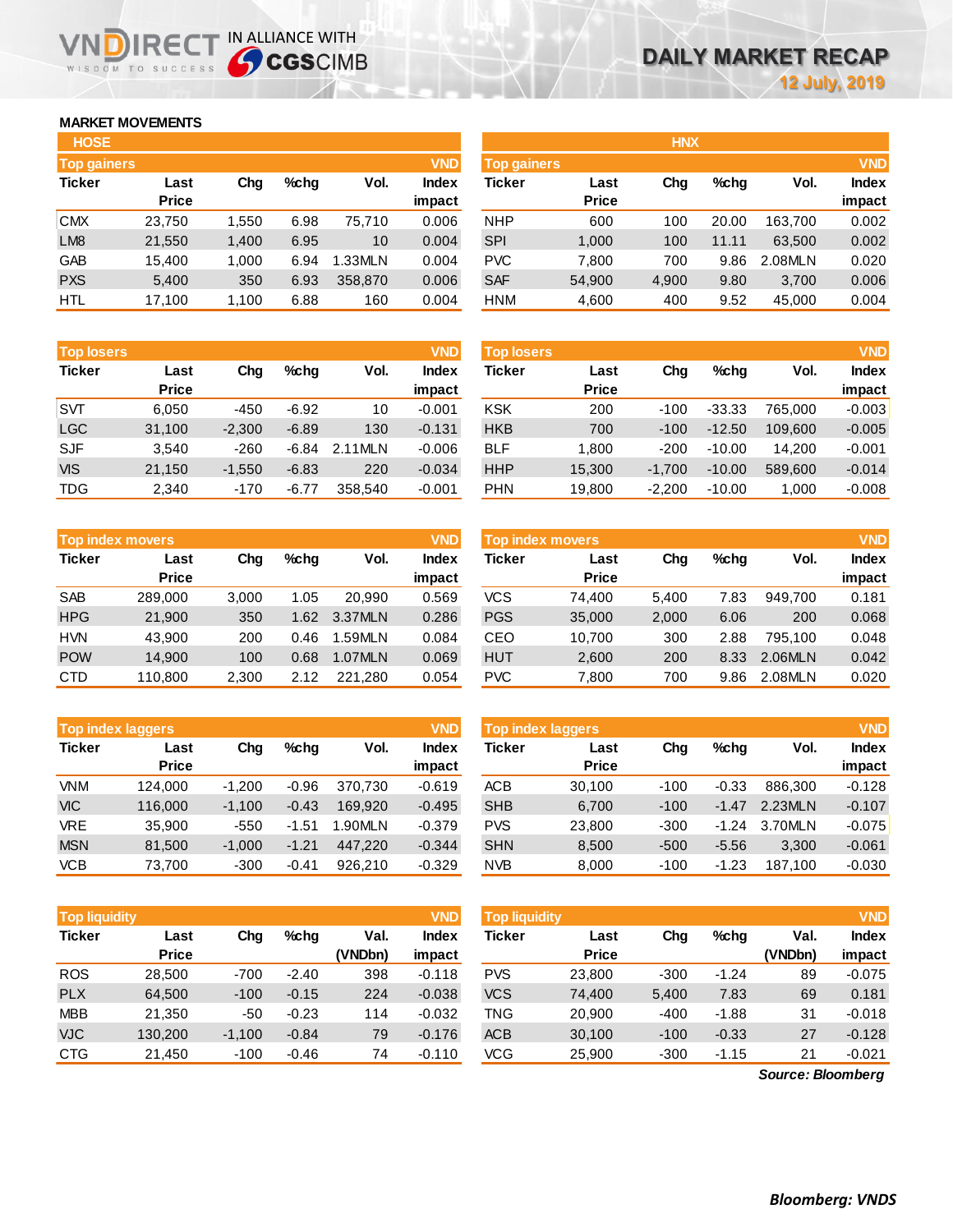### **FOREIGN ACTIVITIES**

WISDOM TO SUCCESS

**IRECT IN ALLIANCE WITH** 

| <b>Volume (Mn'shs)</b> | <b>HOSE</b> | <b>HNX</b> | Value (VND'bn)        | <b>HOSE</b> | <b>HNX</b> |
|------------------------|-------------|------------|-----------------------|-------------|------------|
| <b>BUY</b>             | 12.6        |            | <b>BUY</b>            | 587.7       | 32.1       |
| % of market            | 8.3%        | 3.8%       | % of market           | 17.1%       | 7.5%       |
| <b>SELL</b>            | 5.6         | 1.8        | <b>SELL</b>           | 259.8       | 31.1       |
| % of market            | 3.7%        | 6.1%       | % of market           | 7.6%        | 7.2%       |
| <b>NET BUY (SELL)</b>  | 7.00        |            | <b>NET BUY (SELL)</b> | 328.0       | 1.0        |

*Source: HSX, HNX*

**Foreign net buy/sell (30 days) in VND'bn**



| YTD ACCUMULATION<br><b>Volume (MIn'shs)</b> | <b>HOSE</b> | <b>HNX</b> | Value (VND'bn)        | <b>HOSE</b> | <b>HNX</b>                  |
|---------------------------------------------|-------------|------------|-----------------------|-------------|-----------------------------|
| <b>BUY</b>                                  | 2,069.6     | 141.9      | <b>BUY</b>            | 95,284.4    | 2,636.8                     |
| % of market                                 | 9.6%        | 3.2%       | % of market           | 19.6%       | 1.6%                        |
| <b>SELL</b>                                 | 2,027.2     | 171.6      | SELL                  | 86,320.2    | 2,872.2                     |
| % of market                                 | 9.4%        | 3.9%       | % of market           | 17.8%       | 1.7%                        |
| <b>NET BUY (SELL)</b>                       | 42.4        | (29.7)     | <b>NET BUY (SELL)</b> | 8,964       | (235.5)<br>Source: HSX, HNX |

*Bloomberg: VNDS*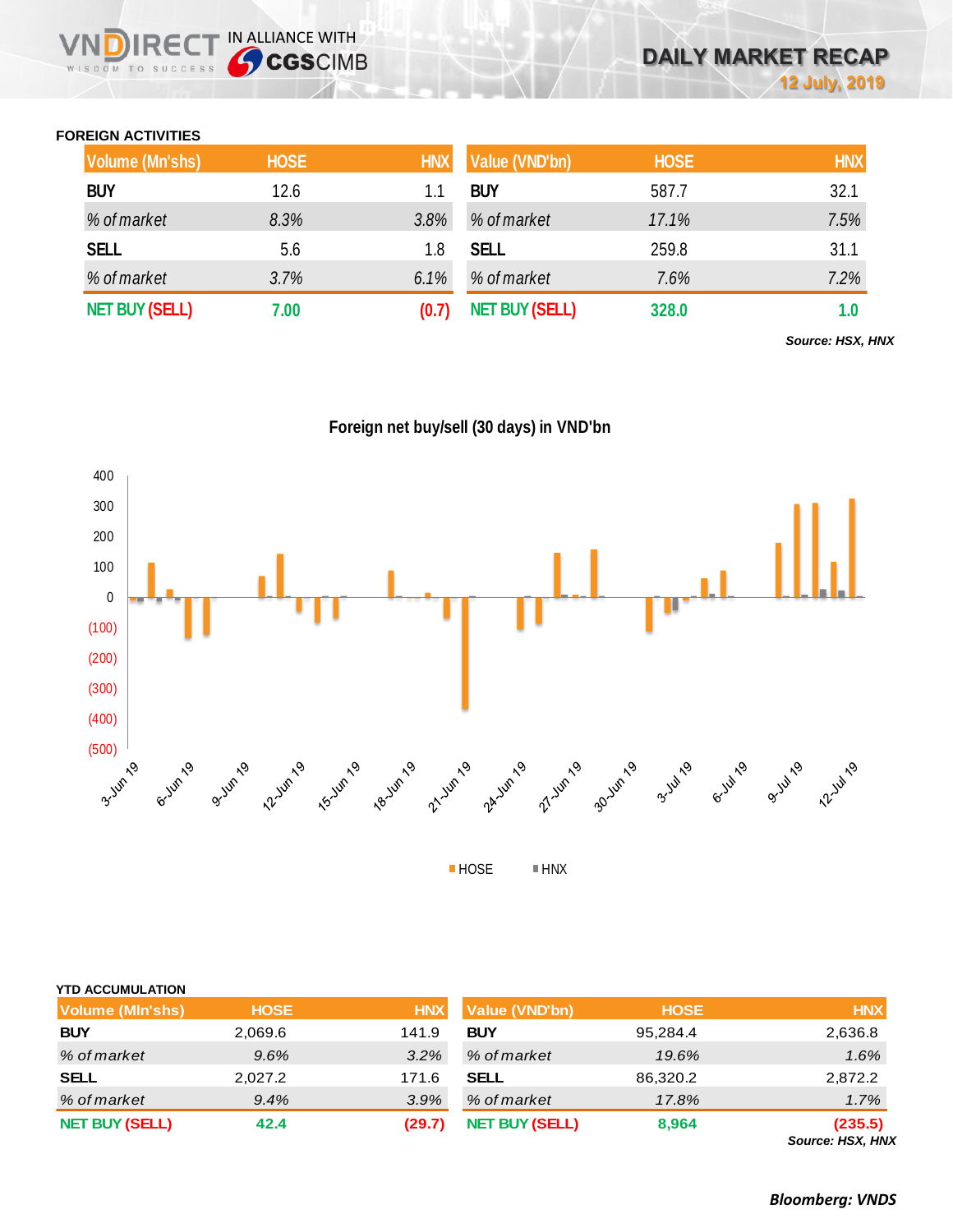### **FOREIGN ACTIVITIES**

WISDOM TO SUCCESS

JD

**IRECT IN ALLIANCE WITH** 

|               |                                                 | <b>HOSE</b> |         |       |               | <b>HNX</b>                    |        |                        |         |      |       |  |
|---------------|-------------------------------------------------|-------------|---------|-------|---------------|-------------------------------|--------|------------------------|---------|------|-------|--|
|               | Top buy by foreigners (value)                   |             |         |       | <b>VND'bn</b> | Top buy by foreigners (value) |        | <b>VND'bn</b>          |         |      |       |  |
| <b>Ticker</b> | Value<br>Chg<br>$%$ chg<br>Last<br><b>Price</b> |             |         |       |               | <b>Ticker</b>                 | Value  | <b>Index</b><br>impact |         |      |       |  |
| <b>PLX</b>    | 64.500                                          | $-100$      | $-0.15$ | 188.1 | $-0.038$      | <b>PVS</b>                    | 23,800 | $-300$                 | $-1.24$ | 18.3 | 0.000 |  |
| <b>PNJ</b>    | 73,600                                          | 600         | 0.82    | 46.1  | 0.040         | <b>VCS</b>                    | 74,400 | 5,400                  | 7.83    | 9.5  | 0.000 |  |
| <b>VCB</b>    | 73.700                                          | $-300$      | $-0.41$ | 39.2  | $-0.329$      | <b>DGC</b>                    | 31,200 | $-100$                 | $-0.32$ | 1.2  | 0.000 |  |
| <b>VRE</b>    | 35,900                                          | $-550$      | $-1.51$ | 32.4  | $-0.379$      | <b>PVI</b>                    | 37,000 | 400                    | 1.09    | 0.9  | 0.000 |  |
| <b>VHM</b>    | 83,100                                          | 0           | 0.00    | 24.5  | 0.000         | <b>TNG</b>                    | 20,900 | $-400$                 | $-1.88$ | 0.6  | 0.000 |  |

|               | Top sell by foreigners (value) |          |         |       | <b>VND'bn</b>   | Top sell by foreigners (value) |                      |        |         |       |                        |
|---------------|--------------------------------|----------|---------|-------|-----------------|--------------------------------|----------------------|--------|---------|-------|------------------------|
| <b>Ticker</b> | Last<br><b>Price</b>           | Chg      | %chg    | Value | Index<br>impact | Ticker                         | Last<br><b>Price</b> | Chg    | %chg    | Value | <b>Index</b><br>impact |
| <b>PNJ</b>    | 73.600                         | 600      | 0.82    | 46.1  | 0.040           | <b>PVS</b>                     | 23,800               | $-300$ | $-1.24$ | 28.3  | 0.000                  |
| <b>VHM</b>    | 83,100                         | 0        | 0.00    | 39.1  | 0.000           | <b>SHS</b>                     | 9,600                | $-100$ | $-1.03$ | 1.1   | 0.000                  |
| <b>MSN</b>    | 81.500                         | $-1.000$ | $-1.21$ | 30.7  | $-0.344$        | <b>BTW</b>                     | 19.500               | 300    | 1.56    | 0.5   | 0.000                  |
| <b>VNM</b>    | 124,000                        | $-1,200$ | $-0.96$ | 21.9  | $-0.619$        | <b>BVS</b>                     | 11,300               | 0      | 0.00    | 0.4   | 0.000                  |
| <b>SAB</b>    | 289.000                        | 3,000    | 1.05    | 14.9  | 0.569           | <b>NTP</b>                     | 34,000               | 0      | 0.00    | 0.3   | 0.000                  |

|               | Top net buy by foreigners (value) |        |         |       | <b>VND'bn</b>   | Top net buy by foreigners (value) |                      |        |         |       |                        |
|---------------|-----------------------------------|--------|---------|-------|-----------------|-----------------------------------|----------------------|--------|---------|-------|------------------------|
| <b>Ticker</b> | Last<br><b>Price</b>              | Chg    | $%$ chg | Value | Index<br>impact | <b>Ticker</b>                     | Last<br><b>Price</b> | Chg    | %chg    | Value | <b>Index</b><br>impact |
| <b>PLX</b>    | 64.500                            | $-100$ | $-0.15$ | 188.1 | $-0.038$        | <b>VCS</b>                        | 74,400               | 5,400  | 7.83    | 9.5   | 0.000                  |
| <b>VCB</b>    | 73,700                            | $-300$ | $-0.41$ | 32.6  | $-0.329$        | <b>DGC</b>                        | 31,200               | $-100$ | $-0.32$ | 1.2   | 0.000                  |
| <b>VRE</b>    | 35,900                            | $-550$ | $-1.51$ | 24.3  | $-0.379$        | <b>PVI</b>                        | 37,000               | 400    | 1.09    | 0.9   | 0.000                  |
| <b>BMP</b>    | 48,300                            | 2,000  | 4.32    | 22.4  | 0.048           | <b>TNG</b>                        | 20,900               | $-400$ | $-1.88$ | 0.6   | 0.000                  |
| <b>CTG</b>    | 21,450                            | $-100$ | $-0.46$ | 22.0  | $-0.110$        | AMV                               | 27.500               | 0      | 0.00    | 0.4   | 0.000                  |

|               | Top net sell by foreigners (value) |          |         |         | <b>VND'bn</b>   | Top net sell by foreigners (value) | <b>VND'bn</b>        |        |         |          |                 |
|---------------|------------------------------------|----------|---------|---------|-----------------|------------------------------------|----------------------|--------|---------|----------|-----------------|
| <b>Ticker</b> | Last<br><b>Price</b>               | Chg      | $%$ chg | Value   | Index<br>impact | Ticker                             | Last<br><b>Price</b> | Chg    | %chg    | Value    | Index<br>impact |
| <b>MSN</b>    | 81.500                             | $-1.000$ | $-1.21$ | $-19.5$ | $-0.344$        | <b>PVS</b>                         | 23,800               | $-300$ | $-1.24$ | $-10.04$ | 0.000           |
| <b>VNM</b>    | 124.000                            | $-1,200$ | $-0.96$ | $-17.3$ | $-0.619$        | <b>SHS</b>                         | 9,600                | $-100$ | $-1.03$ | $-0.99$  | 0.000           |
| <b>VHM</b>    | 83.100                             | 0        | 0.00    | $-14.6$ | 0.000           | <b>BTW</b>                         | 19.500               | 300    | .56     | $-0.51$  | 0.000           |
| <b>KDH</b>    | 22,800                             | 0        | 0.00    | $-4.7$  | 0.000           | <b>NTP</b>                         | 34,000               | 0      | 0.00    | $-0.30$  | 0.000           |
| <b>HAX</b>    | 19.200                             | 400      | 2.13    | $-4.7$  | 0.004           | <b>BVS</b>                         | 11.300               | 0      | 0.00    | $-0.21$  | 0.000           |

*12-Jul-19*

*Source: Bloomberg, HOSE, HNX*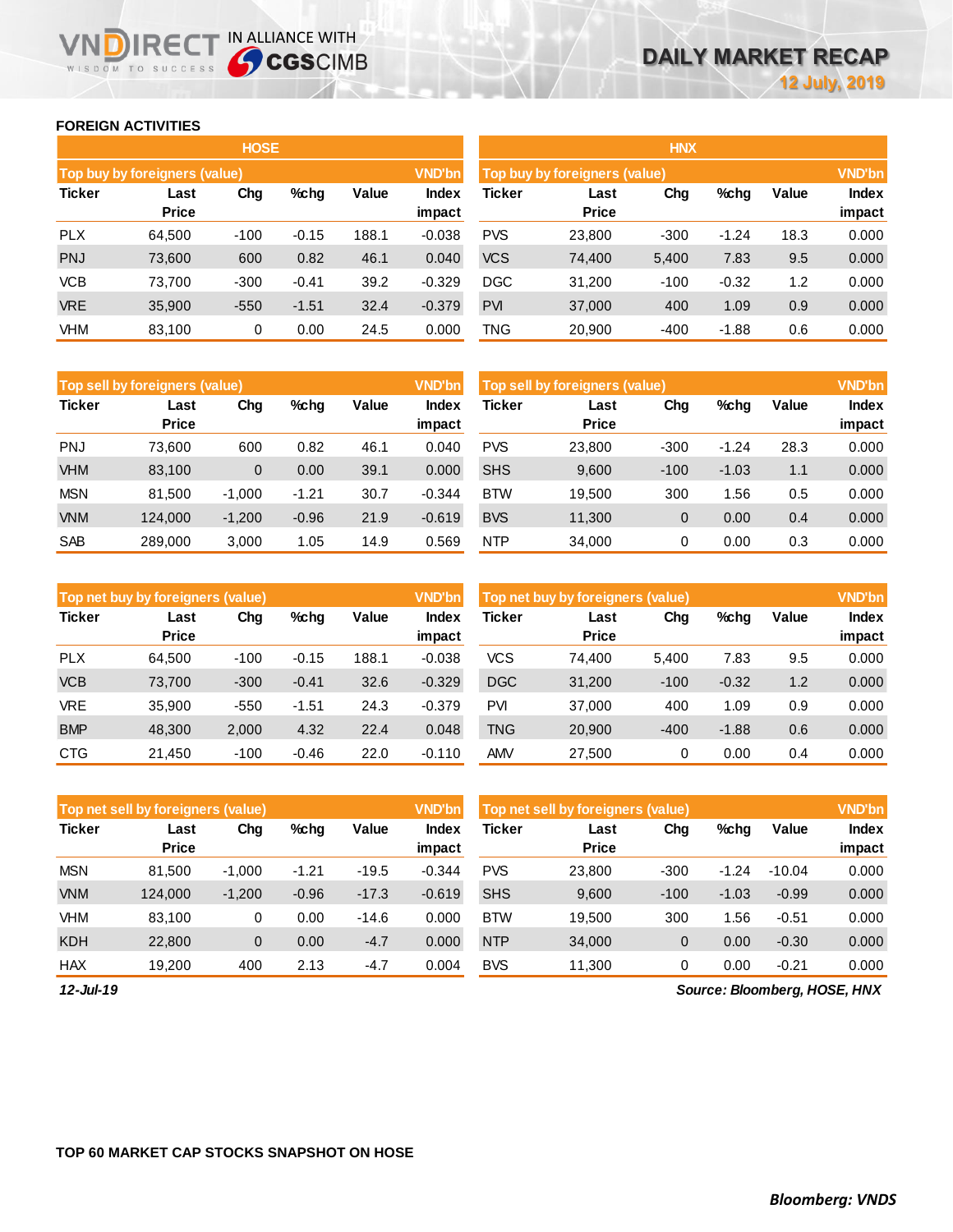## **DAILY MARKET RECAP**

| WISDOM TO SUCCESS      |                   | <b>Sy CGS</b> CIMB |                   |                  |                  | UAILT MARNET RECAP                     |                    |              |                             |                          |              |                      |                |
|------------------------|-------------------|--------------------|-------------------|------------------|------------------|----------------------------------------|--------------------|--------------|-----------------------------|--------------------------|--------------|----------------------|----------------|
|                        |                   |                    |                   |                  |                  |                                        |                    |              |                             |                          |              | <b>12 July, 2019</b> |                |
|                        |                   |                    |                   |                  |                  |                                        |                    |              |                             |                          |              |                      |                |
| No. Ticker             | Price             |                    | Price change (%)  |                  |                  | <b>Mkt. Cap Outs. Vol. Float ratio</b> |                    |              | Avail. Fil Ave. daily vol.  | P/E                      | P/B          | <b>ROE</b>           | <b>ROA</b>     |
| 1 VIC VM               | <b>VND</b>        | 1M                 | 3M                | 6M               | <b>US\$mln</b>   | <b>MIn'shs</b>                         | %                  |              | $% (30 \, days\text{-}shs)$ | $\pmb{\chi}$             | $\pmb{\chi}$ | $\frac{9}{6}$        | $\%$           |
| 2 VHM VM               | 116,000<br>83,100 | 0.0<br>3.9         | 2.5<br>$-10.9$    | 14.4<br>8.5      | 16,728<br>11,996 | 3,346<br>3,350                         | 53.4<br>30.3       | 22.0<br>33.9 | 352,494<br>1,003,959        | 89.0<br>18.5             | 6.6<br>6.4   | 8.9<br>57.0          | 1.4<br>16.7    |
| 3 VCB VM               | 73,700            | 10.0               | 8.4               | 33.5             | 11,781           | 3,709                                  | 25.2               | 6.2          | 791,495                     | 16.9                     | 3.7          | 24.5                 | 1.5            |
| 4 VNM VM               | 124,000           | $-1.0$             | $-8.6$            | $-7.5$           | 9,306            | 1,741                                  | 46.2               | 40.9         | 755,787                     | 23.2                     | 7.6          | 34.4                 | 28.0           |
| 5 GAS VM               | 105,800           | 4.2                | $-0.7$            | 16.3             | 8,727            | 1,914                                  | 4.2                | 45.3         | 272,397                     | 17.4                     | 4.6          | 27.0                 | 18.5           |
| 6 SAB VM               | 289,000           | 5.5                | 18.3              | 20.4             | 7,987            | 641                                    | 10.4               | 36.6         | 36,141                      | 44.6                     | 11.5         | 28.0                 | 19.6           |
| 7 BID VM               | 33,400            | 6.0                | $-3.9$            | 4.7              | 4,921            | 3,419                                  | 4.4                | 26.9         | 748,706                     | 15.5                     | 2.1          | 14.5                 | 0.6            |
| 8 MSN VM               | 81,500            | $-4.1$             | $-7.2$            | 1.0              | 4,106            | 1,169                                  | 25.4               | 8.6          | 331,023                     | 17.9                     | 3.1          | 22.0                 | 7.8            |
| 9 VREVM                | 35,900            | 2.7                | 2.7               | 20.1             | 3,603            | 2,329                                  | 100.0              | 16.7         | 1,297,071                   | 34.8                     | 2.9          | 8.8                  | 6.3            |
| 10 CTG VM              | 21,450            | 5.9                | $-1.8$            | 14.1             | 3,442            | 3,723                                  | 15.8               | 0.1          | 2,857,214                   | 14.5                     | 1.1          | 8.1                  | 0.5            |
| 11 PLX VM              | 64,500            | 4.4                | 5.7               | 16.6             | 3,255            | 1,171                                  | 7.3                | 7.8          | 773,220                     | 18.9                     | 3.4          | 18.2                 | 6.4            |
| 12 TCB VM              | 20,700            | $-2.8$             | $-16.9$           | $-20.4$          | 3,119            | 3,497                                  | 81.6               | 0.0          | 2,004,797                   | 8.5                      | 1.3          | 18.6                 | 2.8            |
| 13 VJC VM              | 130,200           | 5.4                | 15.0              | 11.3             | 3,039            | 542                                    | 53.1               | 9.8          | 595,990                     | 13.2                     | 5.0          | 43.3                 | 15.1           |
| 14 HVN VM              | 43,900            | 1.2                | <b>N/A</b>        | <b>N/A</b>       | 2,683            | 1,418                                  | 2.7                | 20.1         | 731,568                     | 25.1                     | 3.4          | 13.4                 | 2.7            |
| 15 HPG VM<br>16 BVHVM  | 21,900<br>84,900  | $-5.2$<br>5.7      | $-11.2$<br>$-8.0$ | $-3.0$<br>$-6.1$ | 2,606<br>2,565   | 2,761<br>701                           | 51.0<br>31.1       | 10.0<br>23.4 | 4,768,521<br>302,787        | 7.4<br>52.3              | 1.4<br>3.9   | 21.4<br>7.7          | 11.7<br>1.0    |
| 17 NVL VM              | 61,000            | 1.8                | 8.9               | 2.9              | 2,446            | 930                                    | 32.2               | 31.5         | 585,841                     | 16.5                     | 2.9          | 20.8                 | 5.6            |
| 18 VPB VM              | 19,500            | 7.4                | 0.3               | 2.1              | 2,065            | 2,457                                  | 69.0               | 0.0          | 1,862,660                   | 7.2                      | 1.3          | 19.7                 | 2.2            |
| 19 MBB VM              | 21,350            | 3.6                | $-2.5$            | 10.9             | 1,945            | 2,113                                  | 55.2               | 0.0          | 1,880,361                   | 7.1                      | 1.3          | 20.2                 | 1.8            |
| 20 MWG VM              | 98,100            | 8.2                | 18.9              | 15.4             | 1,872            | 443                                    | 87.2               | 0.0          | 706,786                     | 13.7                     | 4.3          | 36.0                 | 11.5           |
| 21 POW VM              | 14,900            | $-5.4$             | $-1.7$            | <b>N/A</b>       | 1,504            | 2,342                                  | 88.5               | 33.9         | 2,540,796                   | 18.2                     | 1.4          | 7.8                  | 3.2            |
| 22 FPT VM              | 47,000            | 4.3                | 7.3               | 22.5             | 1,374            | 678                                    | 82.0               | 0.0          | 1,183,440                   | 11.6                     | 2.4          | 21.9                 | 10.2           |
| 23 HDB VM              | 26,150            | $-2.4$             | $-5.6$            | $-10.4$          | 1,106            | 981                                    | 72.6               | 5.7          | 1,320,259                   | 9.0                      | 1.6          | 19.1                 | 1.4            |
| 24 EIB VM              | 18,200            | 0.3                | 5.5               | 25.5             | 964              | 1,229                                  | 79.0               | 0.3          | 334,151                     | 45.1                     | 1.5          | 3.3                  | 0.3            |
| 25 BHN VM              | 90,900            | $-10.0$            | 10.3              | 9.1              | 908              | 232                                    | 0.9                | 31.4         | 2,643                       | 45.2                     | 4.8          | 11.3                 | 5.2            |
| 26 STB VM              | 11,400            | $-2.1$             | $-5.8$            | 0.0              | 886              | 1,804                                  | 93.9               | 9.9          | 2,858,516                   | 9.2                      | 0.8          | 9.1                  | 0.6            |
| 27 TPB VM              | 22,900            | $-9.1$             | 2.0               | 9.6              | 816              | 827                                    | 69.8               | 0.0          | 765,654                     | 9.6                      | 1.7          | 21.5                 | 1.5            |
| 28 HNG VM<br>29 PNJ VM | 18,800<br>73,600  | 22.9<br>$-4.0$     | 24.5<br>$-1.5$    | 26.6<br>6.1      | 719<br>706       | 887<br>223                             | 23.7<br>68.5       | 48.5<br>0.0  | 997,308<br>421,177          | <b>N/A</b><br>15.3       | 1.6<br>4.1   | $-7.1$<br>29.1       | $-2.6$<br>19.4 |
| 30 ROS VM              | 28,500            | $-5.3$             | $-9.5$            | $-20.4$          | 697              | 568                                    | 27.0               | 46.4         | 10,537,250                  | 75.9                     | 2.7          | 3.7                  | 2.0            |
| 31 DHG VM              | 104,100           | $-7.1$             | $-10.3$           | 30.3             | 587              | 131                                    | 5.6                | 45.8         | 15,224                      | 24.8                     | 4.5          | 19.0                 | 14.7           |
| 32 SSIVM               | 25,050            | 0.8                | $-7.2$            | $-4.2$           | 550              | 509                                    | 63.8               | 41.3         | 979,235                     | 11.5                     | 1.4          | 11.9                 | 4.7            |
| 33 KDH VM              | 22,800            | $-4.2$             | $-7.1$            | $-2.8$           | 535              | 544                                    | 74.8               | 1.7          | 171,079                     | 15.0                     | 1.8          | 12.2                 | 8.5            |
| 34 REE VM              | 33,700            | 4.7                | 6.0               | 7.0              | 450              | 310                                    | 84.4               | 0.0          | 575,832                     | 6.0                      | 1.1          | 20.6                 | 10.8           |
| 35 PPC VM              | 30,800            | 14.1               | 24.9              | 59.2             | 426              | 321                                    | 24.6               | 34.0         | 467,727                     | 8.4                      | 1.7          | 20.4                 | 16.0           |
| 36 VGC VM              | 21,250            | 3.9                | <b>N/A</b>        | <b>N/A</b>       | 411              | 448                                    | 19.8               | 36.1         | 880,093                     | 15.3                     | 1.5          | 9.7                  | 3.7            |
| 37 GEX VM              | 21,450            | $-4.9$             | $-4.9$            | $-1.8$           | 392              | 425                                    | 66.5               | 34.9         | 478,620                     | 8.3                      | 1.6          | 19.1                 | 6.1            |
| 38 SBT VM              | 17,000            | $-1.2$             | $-8.1$            | $-13.2$          | 385              | 525                                    | 28.7               | 93.9         | 1,446,853                   | 22.6                     | 1.4          | 6.1                  | 2.4            |
| 39 PDR VM              | 26,350            | 6.3                | 11.8              | 25.1             | 372              | 328                                    | 37.7               | 41.7         | 926,460                     | 13.7                     | 2.4          | 19.7                 | 6.2            |
| 40 CTD VM              | 110,800           | 4.6                | $-12.1$           | $-30.1$          | 365              | 76                                     | 85.6               | 2.5          | 81,594                      | 6.5                      | 1.1          | 16.9                 | 9.5            |
| 41 VHC VM<br>42 PHR VM | 89,500<br>59,700  | 2.3<br>5.1         | $-5.1$<br>16.4    | $-1.6$<br>65.8   | 356<br>349       | 92<br>135                              | 37.5<br>33.0       | 65.0<br>41.1 | 188,213<br>471,570          | 5.0<br>12.3              | 1.9<br>3.0   | 46.0<br>24.0         | 29.5<br>13.6   |
| 43 GMD VM              | 26,850            | 3.3                | 3.3               | 4.5              | 344              | 297                                    | 53.2               | 0.0          | 339,732                     | 12.0                     | 1.3          | 11.3                 | 7.1            |
| 44 SCS VM              | 155,000           | $-2.5$             | $-4.2$            | 10.3             | 334              | 50                                     | 99.1               | 28.7         | 5,810                       | 20.1                     | 10.4         | 48.6                 | 43.6           |
| 45 NT2 VM              | 26,750            | $-1.3$             | $-0.7$            | $-2.6$           | 332              | 288                                    | 32.1               | 26.4         | 139,566                     | 10.9                     | 2.0          | 15.5                 | 7.5            |
| 46 TCH VM              | 21,650            | $-0.5$             | $-1.6$            | 27.4             | 330              | 353                                    | 50.0               | 41.9         | 1,013,899                   | 27.1                     | 1.7          | 6.4                  | 5.0            |
| 47 HCM VM              | 23,850            | 1.7                | $-12.3$           | 7.5              | 314              | 306                                    | 76.5               | 42.7         | 355,031                     | 11.9                     | 1.0          | 14.1                 | 7.3            |
| 48 PVD VM              | 18,850            | 3.6                | $-2.6$            | 24.0             | 311              | 383                                    | 49.4               | 27.6         | 2,918,480                   | 21.3                     | 0.5          | 2.7                  | 1.7            |
| 49 KBC VM              | 14,650            | 0.3                | $-2.0$            | 6.2              | 297              | 470                                    | 75.4               | 25.9         | 2,107,432                   | 11.0                     | 0.8          | 7.1                  | 3.8            |
| 50 NLG VM              | 29,700            | $1.2$              | 3.1               | 16.7             | 293              | 229                                    | 59.3               | 0.0          | 952,440                     | 7.1                      | 1.4          | 21.6                 | 9.9            |
| 51 VPIVM               | 41,750            | $-0.2$             | 1.8               | 1.3              | 288              | 160                                    | 100.0              | 40.5         | 298,019                     | 15.8                     | 3.0          | 20.6                 | 8.1            |
| 52 DXG VM              | 18,800            | 1.6                | $-16.4$           | $-19.1$          | 283              | 350                                    | 68.8               | 0.7          | 685,007                     | 5.6                      | 1.3          | 25.1                 | 9.3            |
| 53 DPM VM              | 15,450            | $-12.7$            | $-15.6$           | $-27.6$          | 261              | 391                                    | 38.1               | 28.6         | 770,840                     | 12.0                     | 0.8          | 7.2                  | $5.2\,$        |
| 54 LGC VM<br>55 HT1 VM | 31,100<br>15,650  | 11.5<br>$-0.3$     | 17.4              | $-11.9$<br>11.8  | 258<br>257       | 193<br>382                             | <b>N/A</b><br>20.0 | 4.0<br>42.7  | 324                         | 29.5                     | 2.2          | 7.8                  | 2.0            |
| 56 CII VM              | 22,000            | $-3.5$             | $-4.6$<br>$-9.7$  | $-10.9$          | 235              | 248                                    | 83.4               | 16.9         | 117,192<br>408,591          | 9.0<br>65.4              | 1.1<br>1.1   | 12.6<br>1.7          | 6.3<br>0.4     |
| 57 VCIVM               | 33,300            | 4.7                | $-8.3$            | $-13.7$          | 234              | 163                                    | 65.7               | 63.0         | 86,136                      | 6.6                      | $1.5$        | 24.7                 | 12.7           |
| 58 HPX VM              | 26,500            | $-0.6$             | 6.0               | 9.1              | 228              | 200                                    | 90.3               | 35.2         | 359,784                     | 11.8                     | 2.1          | 19.4                 | 6.5            |
| 59 HAG VM              | 5,600             | 13.1               | 6.3               | 10.2             | 224              | 927                                    | 63.8               | 40.3         | 2,983,622                   | 34.3                     | 0.4          | 1.1                  | 0.3            |
| 60 PAN VM              | 29,200            | $-1.0$             | $-22.3$           | $-15.1$          | 214              | 170                                    | 47.3               | 3.8          | 31,887                      | 16.9                     | 1.4          | 8.8                  | $3.5\,$        |
|                        |                   |                    |                   |                  |                  |                                        |                    |              |                             | <b>Source: Bloomberg</b> |              | 12 Jul               |                |

**VNDIRECT IN ALLIANCE WITH**